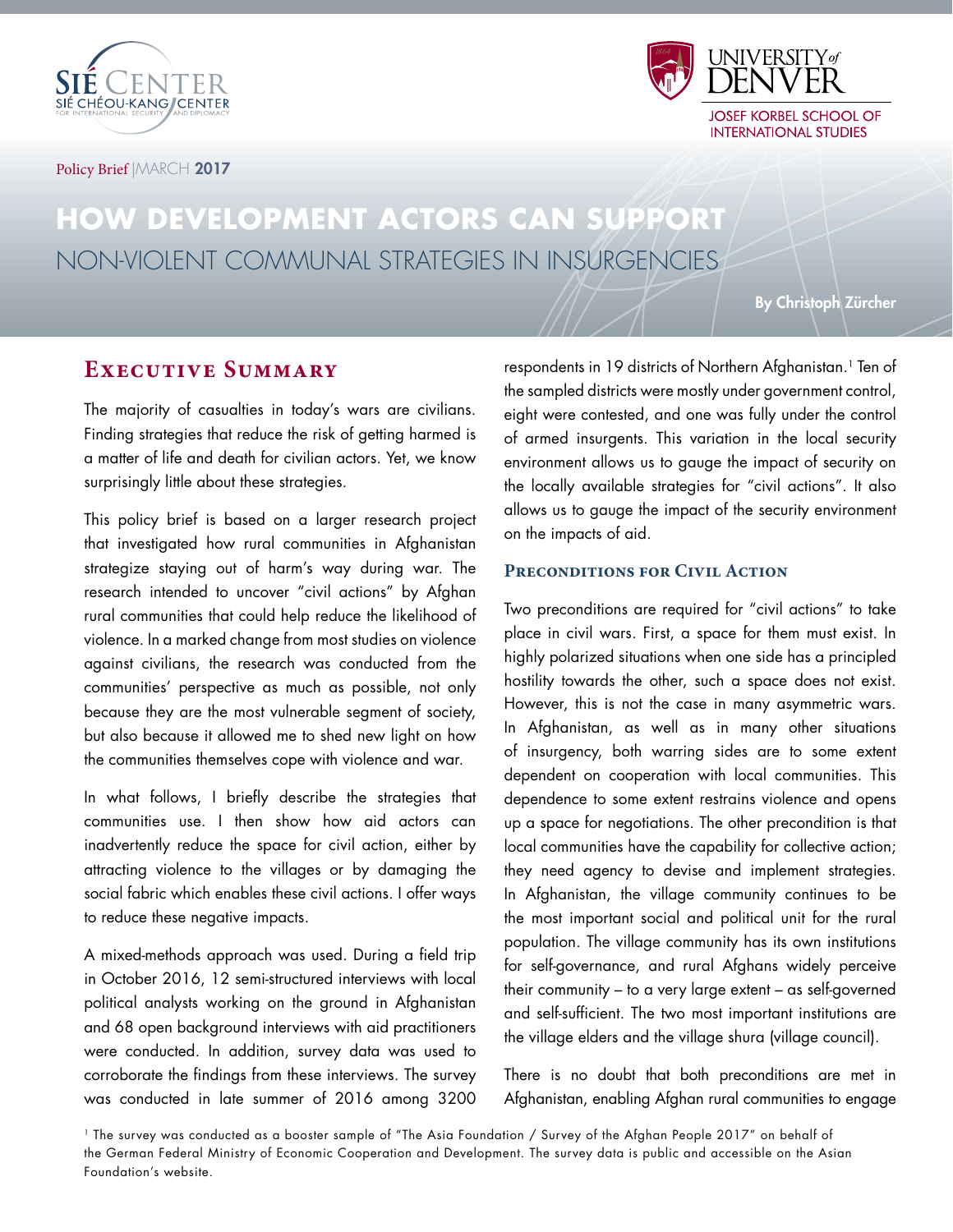in civil action to reduce the risks of war. The survey data is in agreement: We asked respondents to tell us which actors contributed to increased security for them. One question specifically referred to the impact of the village communities on their own security. More than half of our respondents (51.3%) said that "the villagers themselves contributed to better security," meaning Afghans perceive these civil actions as meaningful.

# **Three Strategies for Communities in War Zones to Reduce the Risks of War**

The open and semi-structured interviews pointed to three strategies that rural communities use to reduce the risks of war. The first one can be called "to negotiate and plea".

As we have mentioned before, collateral damage is the main source of violence against villagers. Communities therefore often negotiate with insurgents, asking them to leave the village. It is not unusual that insurgents leave a village when asked by the elders. Such negotiations are more often successful when the insurgents are from the region. Foreign fighters are less likely to be bound by kinship ties, patronage ties or reputation, and are therefore less restrained. Such pleas for restraint are typically framed in a narrative that is meant to convey that villagers and Taliban have the same Islamic and traditional values, and that helping to avoid civilian casualties by respecting the council of the elders is a value that is important for both. However, even if villagers can convince the insurgents to leave the village in order to avoid collateral damage, they will often still have pay "taxes". These "taxes" are sometimes negotiable, but typically communities have to pay with food, recruits, goods and sometimes money .

A second strategy is "neutrality". This strategy necessitates that communities credibly communicate their intention to remain neutral in the ongoing conflict. The strategy only works when communities can control their own members and prevent them from joining armed militias, and when all warring sides are capable of controlling all of the local factions. Paradoxically, this is more often the case in districts where insurgents are stronger and have established governance structures. Both our qualitative and survey data shows that "neutrality" can be a successful strategy. Communities that effectively communicate to all armed groups that they intend to be neutral can stay out of harm's way.

A third strategy communities may use is **self-defence.** Many communities form their own "community defence units". These are usually small and comprised of only a handful of armed men from the village. Because of the small numbers, however, these self-defence units are not always capable of deterring armed groups from entering the villages. Our data suggests that self-defence, while still frequently used, is perceived to be the least effective strategy. There is also the risk that the strategy backfires: Communities sometimes form larger militias or ally with other armed groups, but these larger formations are then typically co-opted by stronger regional power brokers into their own patronage networks. They are then no longer perceived as self-defence units of a neutral community, but rather as a unit in a larger network of militias. Communities are then no longer capable of portraying themselves as neutral and make themselves more vulnerable as a result.

The survey data corroborate the existence of all three strategies. The data also allows us to see which strategies are more frequently seen as successful, and to what extent the local security environment influences these perceptions. We formulated three questions which proxy the major strategies identified in our qualitative work. In order to proxy the "negotiation strategy", we asked respondents to what extent they thought the following statement was true: "Our elders have asked armed groups to stay away from our village". In order to proxy the "neutrality strategy", we asked respondents to what extent they thought the following statement was true: "Our village is safer because no one takes sides in the conflict between the government and other armed groups". In order to proxy the "self-defence strategy", we asked respondents to what extent they thought the following statement was true: "We have our own armed men, from local areas/villages, to protect us". The data provides support for all three strategies, ranging from 63% (negotiation) to 59% (neutrality) and to 50% (self-defence ).

The data also shows how the security environment affects these strategies. "Neutrality" is more often seen as effective in contested districts and less so in districts controlled by one party. "Self-defence" is, as expected, often used in contested districts. And negotiation is more often effective in districts mostly controlled by the government, presumably because insurgents are weaker and communities therefore have a better bargaining position. Table 1 summarizes the results.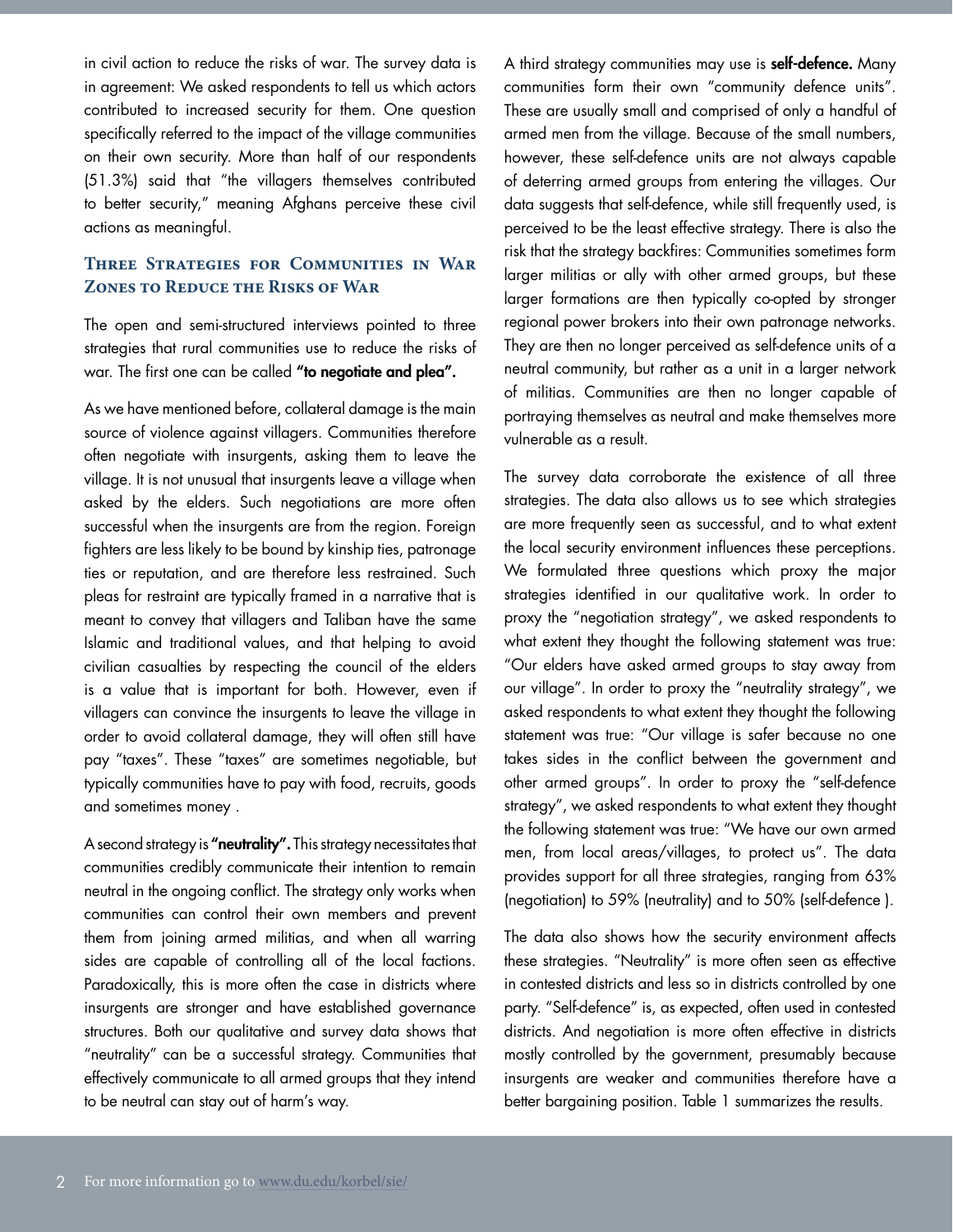|                                                                                                                                            | All respondents | Respondents from<br>mainly government<br>controlled districts | Respondents from contested districts<br>and districts under the control of<br>armed opposition groups |
|--------------------------------------------------------------------------------------------------------------------------------------------|-----------------|---------------------------------------------------------------|-------------------------------------------------------------------------------------------------------|
| <b>Negotiation</b><br>"Our elders have asked armed groups to<br>stay away from our village"                                                | 63              | 65                                                            | 60                                                                                                    |
| <b>Neutrality</b><br>"Our village is safer because no one<br>takes sides in the conflict between the<br>government and other armed groups" | 59              | 55                                                            | 63                                                                                                    |
| Self-defence<br>"We have our own armed men, from local<br>areas/villages, to protect us"                                                   | -50             | 47                                                            | 54                                                                                                    |

**Table 1: Respondents' assessment of effectiveness of various strategies, in % of those who said that the statement is true "to a great**  extent" or" to a moderate extent"<sup>2</sup>

### **How aid can attract violence and undermine these three strategies**

Aid organizations continue to work in rural areas of Afghanistan, even in regions that are no longer fully under government control. While aid often does improve the livelihoods of rural communities, it can also make communities less safe and less resilient. To prove this point, we asked respondents whether they could "think of an instance, in your community or in a neighboring community, when groups such as the Taliban used violence in order to obstruct a development project?" Over the whole sample, 6.4 % said they could think of such an instance. When we look only at districts which were mostly under government control, the number is – as expected – lower, dropping to 4%. Conversely, that number is higher in districts where the insurgents exercise some or most control. In such districts, the number reaches 10%. Looking only at respondents from the one district which was fully under the control of armed groups, the number is higher yet, reaching 15%. Clearly, aid can attract violence.

The notion that aid can do harm is not new. There is a sizeable "do-no-harm" literature, which warns that aid can be misappropriated by local violent actors who then use it to perpetuate more violence. Or that aid can fuel violent competition over these resources between those who have guns. In this research, I have focused not on violent actors, but rather on civilian actors. This approach helps to highlight how the communities' strategic options and their space for civil action are impacted by aid.

#### It matters who delivers the aid

Firstly, and not surprisingly, whether or not aid attracts violence to a community depends on who delivers the aid. Some aid donors are seen as neutral, whereas others are labeled as enemies. These labels are ascribed by the insurgents, primarily based on the national origin of the organizations and donors. In the Afghan context, it appears that many US and British NGOs, even though they may be strictly humanitarian, are often seen as the extended arm of the military enemy, whereas NGOs from other nations, even if these nations took part in the International Security Assistance Force (ISAF), were often seen as acceptable. The likelihood that aid projects, the contractors who implement the projects, and the communities who cooperate with the donors, are attacked is significantly higher when the donor is labeled as "enemy".

#### It matters what type of aid is delivered

Violence against aid projects and their host communities can also happen when the insurgents disapprove of a particular type of project. Some projects are labeled as "un-Islamic" by the Taliban. Many respondents mentioned that schools for girls or projects specifically for women would often fall in this category. More generally, projects that can be perceived as attempts to change traditional social and cultural patterns are much more likely to attract resistance than infrastructure projects aimed at providing basic services such as clean drinking water, irrigation or electricity.

Most likely to attract violence are projects that are perceived

2 Source: SAP/BMZ survey 2017. See footnote 1.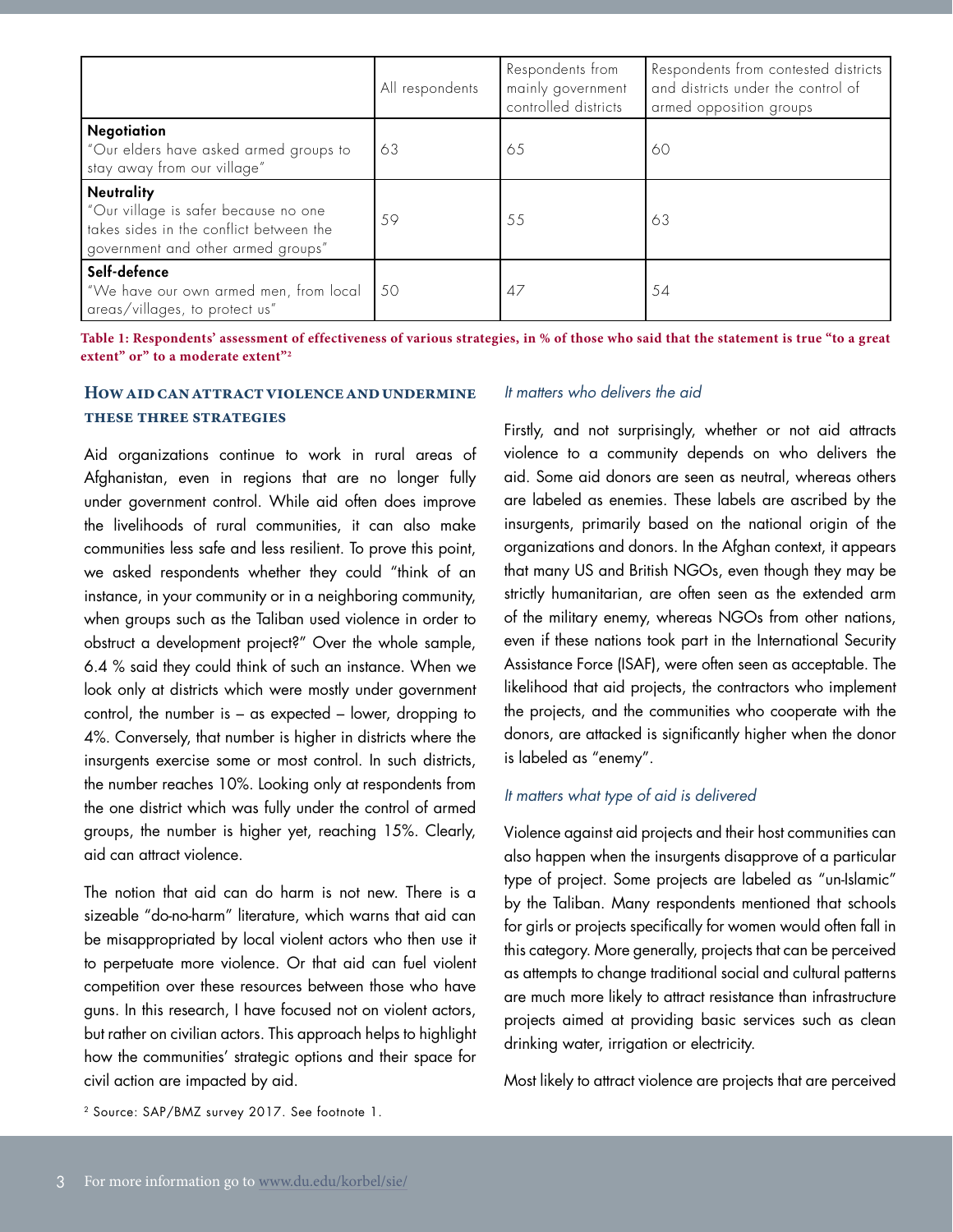by the insurgents as beneficial to the government and its security structures. These projects often include buildings for government use, such as court houses or police stations, but also roads and bridges which make remote villages accessible for vehicles, including military vehicles.

One respondent gave a telling example. A community wanted the US army, within the framework of the Commanders Emergency Response Program, to build a bridge which would make the village accessible year-round. The bridge was built, and it was strong enough to bear the weight of a Humvee. Sadly, the Taliban immediately destroyed it. The respondent added that he was certain that the bridge would not have been destroyed if it had been built to only hold the weight of, for example, a donkey. There is some deeper truth in this anecdote. More modest projects often tend to do more good and less harm than some ambitious projects. Bridges for donkeys may be better than bridges for Humvees. The survey data shows strong support for the notion that building roads and bridges can attract violence. The majority of all reported violence, 48%, was directed against the construction of roads and bridges. Thirteen percent of the reported attacks were directed against school construction. The data cannot tell us whether schools that were supposed to teach both boys and girls were targeted more frequently than other schools, but anecdotal evidence suggest that it is especially the notion of co-teaching boys and girls in the same building or even the same classes which infuriates the Taliban.

### It matters to whom the aid is delivered

Another way by which external actors can shrink the space for civil action is by inadvertently damaging the authority and position of those institutions that have the agency to exploit the space for civil actions. In Afghanistan, these are the traditional shuras and the elders. As we have seen, the elders and shuras often engage in negotiations with insurgents. They are more effective in these negotiations when they are seen as widely respected and homogenous.

But external aid can sometimes undermine the shuras. For example, Karell (2015) describes how foreign donors channeled resources to those locals whom they could most easily relate to.<sup>3</sup> These locals were not the socially-embedded, traditional community leaders, but members of armed local militias who now posed as community leaders. As traditional elites became weaker and the newly empowered elites grew stronger because of the aid, intercommunity tensions and grievances increased. The established social fabric of the community suffered, making communities less capable of negotiating and, thus, more vulnerable to violence.

#### **How development actors can do better**

#### Acknowledge the dilemma, make a principled decision

When working in conflict zones, development actors face a difficult dilemma: They can continue to deliver aid to insecure regions, risking the possibility of increased violence, or they can pull out of such regions and cut off aid to communities who may need it most. It is important that development actors acknowledge this dilemma and then take a principled decision about whether to stay or pull out. It is certainly difficult to predict the costs that this decision entails for communities (in terms of either the risk of violence or the loss of aid); however, the exercise is still vital and will make aid organizations much more aware of the possible risks to communities from aid. Aid organizations usually have good understanding of the risks for their own personal safety, but that risk may be not the same as the risk for communities. The decision to stay or pull out should also be based on a risk assessment for communities. This requires that organizations develop clear criteria for "contested" and "secure" regions. Only a thorough analysis of the local political economy provides such information. Aid organizations should invest in this type of local knowledge, but few currently do.

# Do not undermine the neutrality of communities, not even symbolically

Much of the space for civil action depends on whether a community can credibly portray itself as neutral. There are subtle ways of inadvertently undermining that neutrality. For example, most donors want to showcase their projects and make their contributions highly visible. It is common to see all kinds of flags and signs highlighting that a given project was funded by this or that Western organization. From the perspective of the organization, one of the rationales for this is to earn the gratitude of the community, which may lead to better security for the organization. However, the effect

3 Karell, Daniel. 2015. "Aid, power, and grievances: Lessons for war and peace from rural Afghanistan". The Economics of Peace and Security Journal 10(2): 28-42..